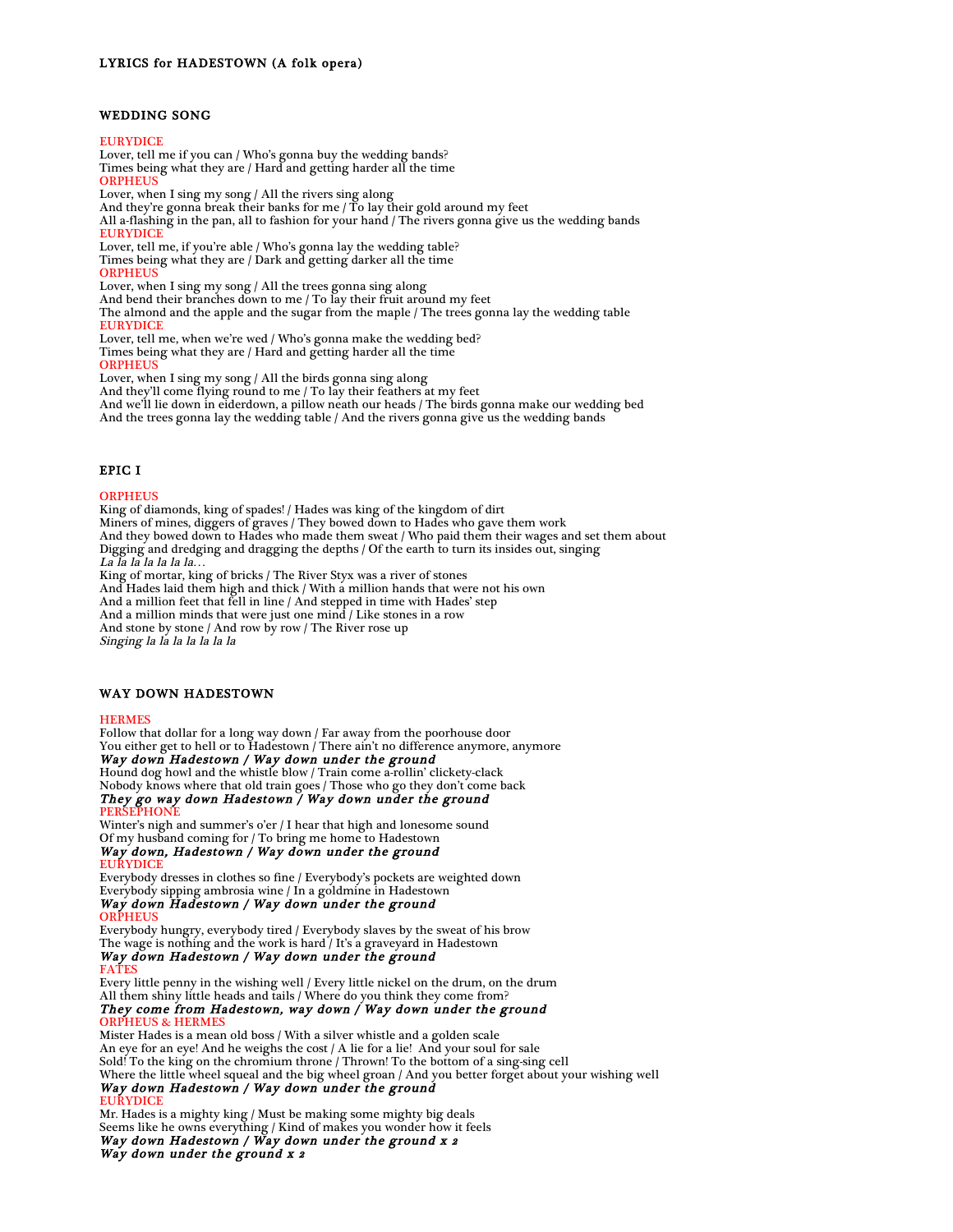## HEY, LITTLE SONGBIRD

### **HADES**

Hey, little songbird, give me a song / I'm a busy man and I can't stay long I got clients to call, I got orders to fill / I got walls to build, I got riots to quell And they're giving me hell back in Hades Hey little songbird, cat got your tongue? / Always a pity for one so pretty and young When poverty comes to clip your wings / And knock the wind right out of your lungs Hey, nobody sings on empty **EURYDICE** Strange is the call of this strange man / I want to fly down and feed at his hand I want a nice soft place to land / I want to lie down forever **HADES** Hey little songbird, you got something fine / You'd shine like a diamond down in the mine And the choice is yours if you're willing to choose / Seeing as you've got nothing to lose And I could use a canary **EURYDICE** Suddenly nothing is as it was / Where are you now, Orpheus? Wasn't it always the two of us / Weren't we birds of a feather? HADES Hey little songbird, let me guess / He's some kind of poet- and he's penniless Give him your hand, he'll give you his hand-to-mouth / He'll write you a poem when the power's out Hey, why not fly south for the winter?

Hey little songbird, look all around you / See how the vipers and vultures surround you They'll take you down, they'll pick you clean / If you stick around such a desperate scene See people get mean when the chips are down

## GONE, I'M GONE

### EURYDICE

Orpheus, my heart is yours / Always was and will be It's my gut I can't ignore / Orpheus, I'm hungr Oh, my heart, it aches to stay  $\int$  But the flesh will have its way Oh, the way is dark and long / I'm already gone-- I'm gone FATES Go ahead and lay the blame / Talk of virtue, talk of sin Wouldn't you have done the same? / In her shoes, in her skin You can have your principles / When you've got a bellyful But hunger has a way with you / There's no telling what you're gonna do When the chips are down / Now that the chips are down What you gonna do when the chips are down? / Now that the chips are down

WHEN THE CHIPS ARE DOWN

### FATES

Life ain't easy, life ain't fair / A girl's gotta fight for a rightful share What you gonna do when the chips are down / Now that the chips are down What you gonna do when the chips are down / Now that the chips are down Help yourself, to hell with the rest / Even the one who loves you best What you gonna do when the chips are down / Now that the chips are down What you gonna do when the chips are down / Now that the chips are down **EURYDIC** 

Oh my aching heart…

FATES

What you gonna do when the chips are down? / Now that the chips are down Take if you can, give if you must  $\hat{ }/$  Ain't nobody but yourself to trust What you gonna do when the chips are down? / Now that the chips are down What you gonna do when the chips are down? / Now that the chips are down Aim for the heart, shoot to kill / If you don't do it then the other one will What you gonna do when the chips are down? / Now that the chips are down What you gonna do when the chips are down? / Now that the chips are down And the first shall be first / And the last shall be last

Cast your eyes to heaven  $/$  You get a knife in the back

Nobody's righteous / Nobody's proud, Nobody's innocent, Now that the chips are down Now that the chips are down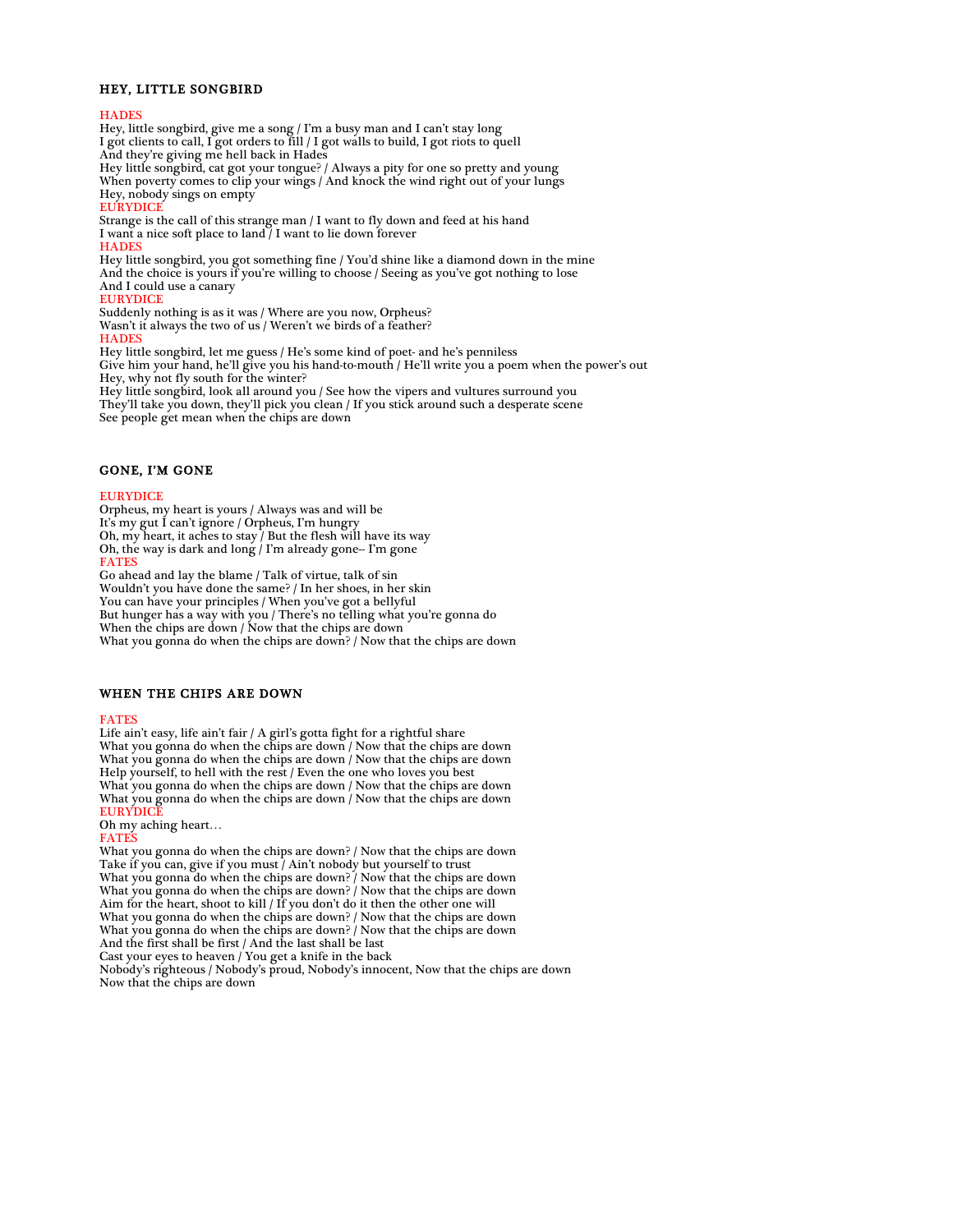# WAIT FOR ME

## HERMES

How to get to Hadestown / You'll have to take the long way down Through the underground, under cover of night / Laying low, staying out of sight Ain't no compass, brother, ain't no map / Just a telephone wire and a railroad track But you keep on walking and you don't look back / Till you get to the bottomland **ORPHEUS** Wait for me, I'm coming / Wait, I'm coming with you Wait for me, I'm coming too / I'm coming to **HERMES** River Styx is high and wide / Cinderbricks and razorwire Walls of iron and concrete / Hound dogs howling round the gate Them dogs'll lie down and play dead / If you got the bones, if you got the bread But if all you got is your own to legs / You best be glad you got em **ORPHEUS** Wait for me, I'm coming / Wait, I'm coming with you Wait for me, I'm coming too / I'm coming to **HERMES** You're on the lam, you're on the run / Don't give your name, you don't have one And don't look no one in the eye / That town will try to suck you dry They'll suck your brain, They'll suck your breath / They'll pluck the heart right out your chest They'll truss you up in your sunday best / And stuff your mouth with cotton **ORPHEUS** Wait for me, I'm coming / Wait, I'm coming with you Wait for me, I'm coming too / I'm coming Wait, wait, wait, wait

## WHY WE BUILD THE WALL

**HADES** 

Why do we build the wall? / My children, my children Why do we build the wall? ALL Why do we build the wall? / We build the wall to keep us free That's why we build the wall / We build the wall to keep us free HADES How does the wall keep us free? / My children, my children How does the wall keep us free? ALL How does the wall keep us free? / The wall keeps out the enemy And we build the wall to keep us free / That's why we build the wall We build the wall to keep us free **HADES** Who do we call the enemy? / My children, my children Who do we call the enemy? ALL Who do we call the enemy? / The enemy is poverty And the wall keeps out the enemy / And we build the wall to keep us free That's why we build the wall / We build the wall to keep us free **HADES** Because we have and they have not! / My children, my children Because they want what we have got! ALL Because we have and they have not! / Because they want what we have got! The enemy is poverty / And the wall keeps out the enemy And we build the wall to keep us free / That's why we build the wall We build the wall to keep us free **HADE** What do we have that they should want? / My children, my children What do we have that they should want? ALL What do we have that they should want? / We have a wall to work upon! We have work and they have none / And our work is never done My children, my children / And our war is never won The enemy is poverty / And the wall keeps out the enemy

And we build the wall to keep us free / That's why we build the wall We build the wall to keep us free / We build the wall to keep us free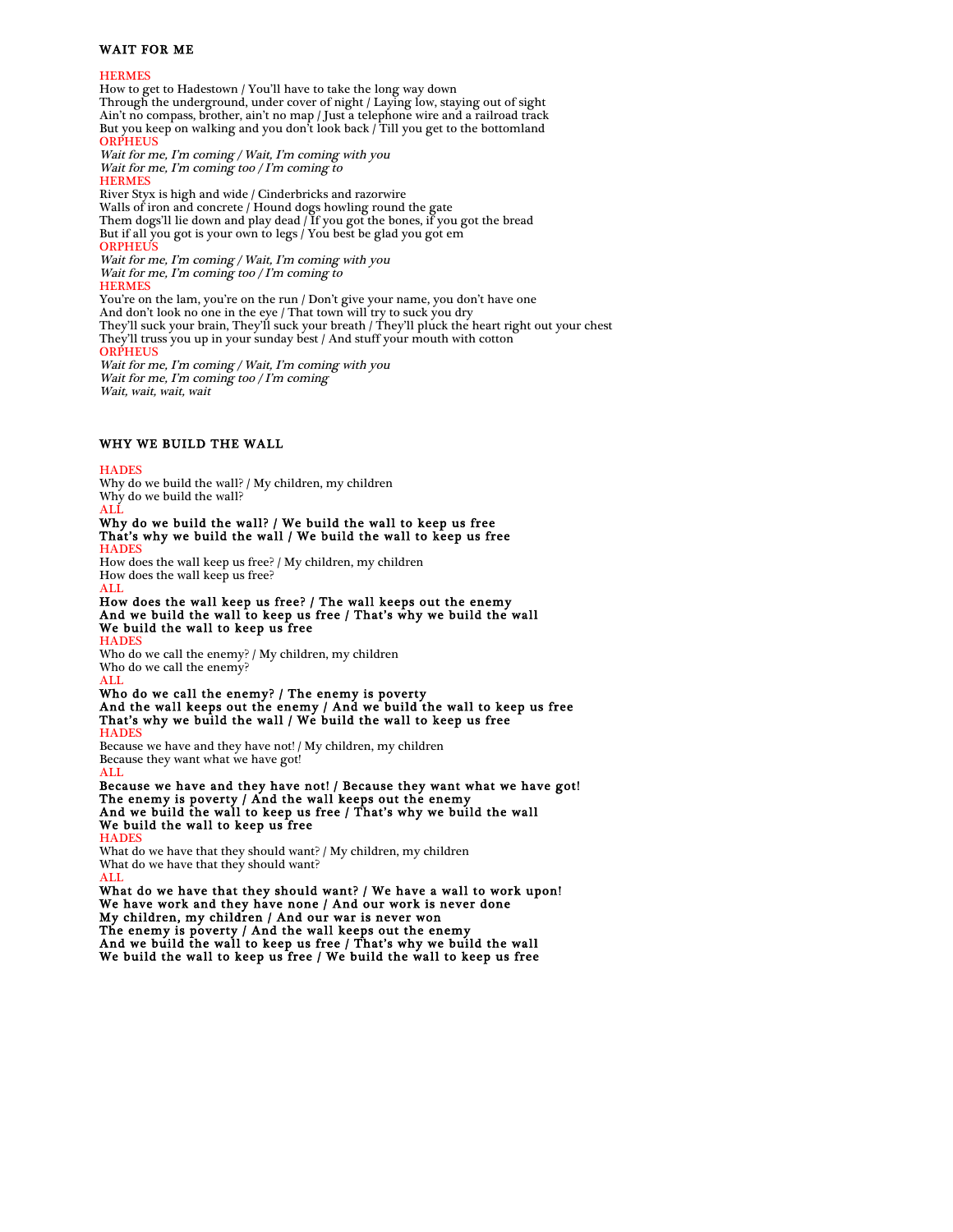## OUR LADY OF THE UNDERGROUND

### PERSEPHONE

I don't know about you, boys But if you're like me then hanging around / This old manhole is bringing you down Six-feet-under getting under your skin / Cabin fever is a-setting in You're stir crazy! Stuck in a rut! / You could use a little pick-me-up I can give you what it is you crave / A little something from the good old days, hey I got the wind right here in a jar / I got the rain on tap at the bar I got the sunshine up on the shelf / Allow me to introduce myself Brother, what's my name? My name is **CROWD** Our Lady of the Underground! **PERSEPHONE** Brother, what's my name? **CROWD** Our Lady of Ways! Our Lady of Means! PERSEPHONE Brother, what's my name? My name is **CROWD** Our Lady of the Upside Down PERSEPHONE Brother what's my name? I'll tell you my name: Persephone! Come here, brother, let me guess / It's the little things you miss Spring flowers, autumn leaves / Ask me, brother, and you shall receive Or maybe these just ain't enough / Maybe you're looking for some stronger stuff I got a sight for the sorest eye / When's the last time you saw the sky? Wipe away your tears, brother, brother, I know how you feel I can see you're blinded by the sadness of it all Look a little closer and everything will be revealed Look a little closer, there's a crack in the wall You want stars? I got a skyful / Put a quarter in the slot, you'll get an eyeful You want the moon? I got her too / She's right here waiting in my pay-per-view Ooh, how long's it been? / A little moonshine ain't no sin One at a time, boys, straight line / What the boss don't know, the boss won't mind

# FLOWERS (Eurydice's Song)

### **EURYDICE**

What I wanted was to fall asleep / Close my eyes and disappear Like a petal on a stream, a feather on the air Lily white and poppy red / I trembled when he laid me out You won't feel a thing, he said, when you go down Nothing gonna wake you now Dreams are sweet until they're not / Men are kind until they aren't Flowers bloom until they rot and fall apart Is anybody listening? / I open my mouth and nothing comes out Nothing / Nothing gonna wake me now Flowers, I remember fields / Of flowers, soft beneath my heels Walking in the sun / I remember someone Someone by my side / Turned his face to mine And then I turned away / Into the shade You, the one I left behind / If you ever walk this way Come and find me lying in the bed I made

## NOTHING CHANGES

#### FATES

Why the struggle, why the strain? / Why make trouble? Why make scenes? Why go against the grain? / Why swim upstream? It ain't no use  $(x_3)$ You're bound to lose (x3) What's done is done (x3) That's the way the river runs So why get wet? Why break a sweat? / Why waste your precious breath? Why beat your handsome brow? Nothing changes Nothing changes / Nothing changes anyhow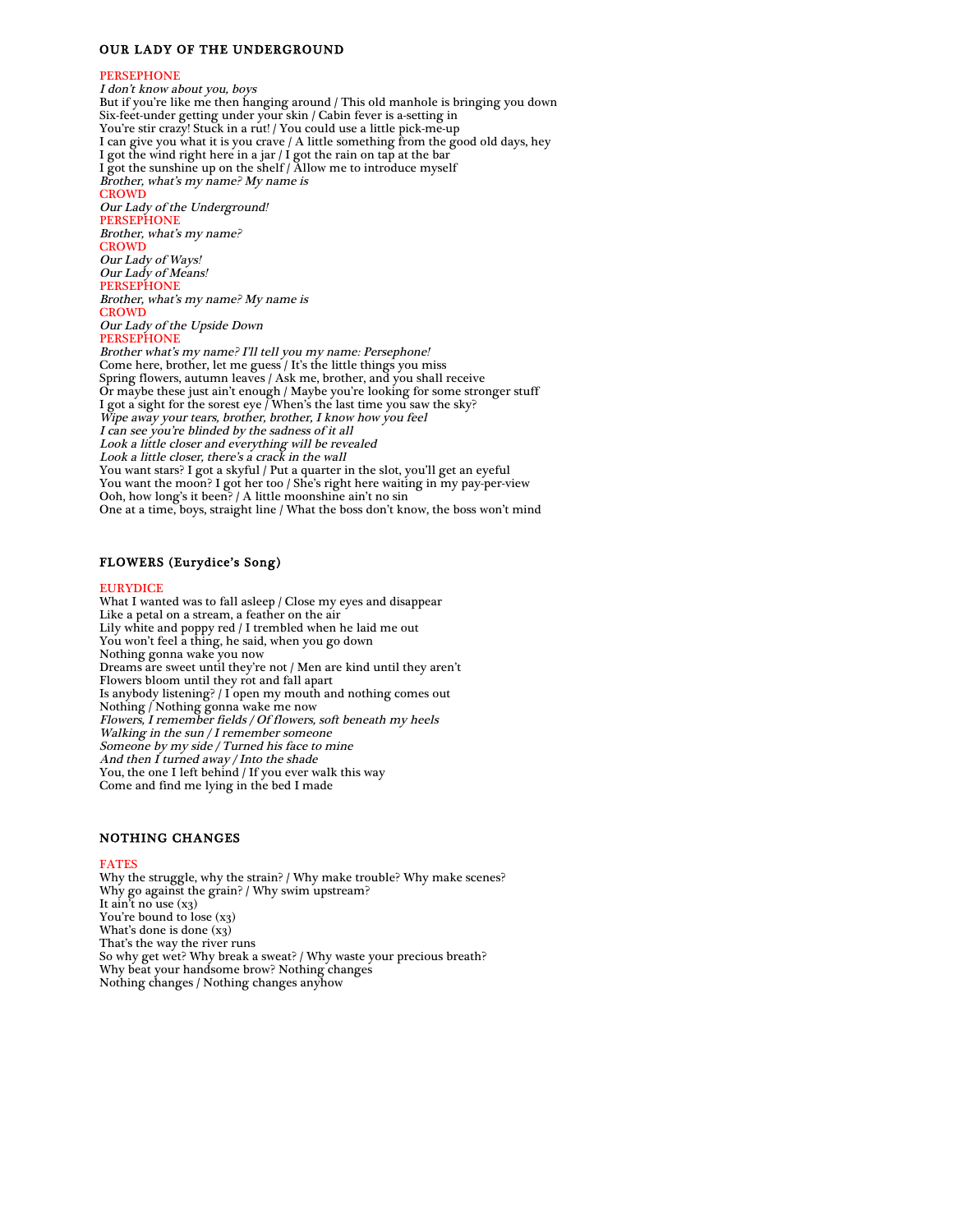## IF IT'S TRUE

### **ORPHEUS**

If it's true what they say / If my love is gone for good They can take this heart away / They can take this flesh and blood Take my mouth that kissed her mouth / Take my tongue that sung her praise Take my arms that used to reach out / In the dark to where she lay If it's true what they say / I'll be on my way If it's true what they say / If there's nothing to be done If there's no part to be played / If there's no song to be sung Take this voice, take these hands / I can't use them anyway Take this music and the memory / Of the muse from which it came If it's true what they say / I'll be on my way We can all be on our way / If it's true what they say But the ones who tell the lies / Are the solemnest to swear And the ones who load the dice / Always say the toss is fair And the ones who deal the cards / Are the ones who take the tricks With their hands over their hearts / While we play the game they fix And the ones who speak the word / Always say it was the last And no answer will be heard / To the question no one asks So I ask you as a brother / And I ask you as a friend And I ask you as a lover / And I ask you once again Is it true what they say?

## HOW LONG?

### **PERSEPHONE**

Hades, my husband, Hades, my light / Hades, my darkness If you had heard how he sang tonight / You'd pity poor Orpheus! All of his sorrow won't fit in his chest / It just burns like a fire in the pit of his chest And his heart is a bird on a spit in his chest / How long, how long, how long? HADES How long? Just as long as Hades is King / Nothing comes of wishing on stars

And nothing comes of the songs people sing / However sorry they are Give them a piece and they'll take it all / Show them the crack and they'll tear down the wall Lend them an ear and the Kingdom will fall / The Kingdom will fall for a song **PERSEPHONE** 

What does he care for the logic of kings? / The laws of your underworld? It is only for love that he sings! / He sings for the love of a girl **HADES** 

You and your pity don't fit in my bed / You just burn like a fire in the pit of my bed And I turn like a bird on a spit in my bed / How long, how long, how long? PERSEPHONE

How long? Just as long as I am your wife / It's true the earth must die But then the earth comes back to life / And the sun just goes on rising HADES & PERSEPHONE

And how does the sun even fit in the sky? / It just burns like a fire in the pit of the sky And the earth is a bird on a spit in the sky / How long, how long, how long?

# EPIC II

### **ORPHEUS**

Heavy and hard is the heart of the king / King of iron, king of steel The heart of the king loves everything / Like the hammer loves the nail But the heart of a man is a simple one / Small and soft, flesh and blood And all that he loves is a woman / A woman is all that he loves And Hades is king of the scythe and the sword / He covers the world in the color of rust He scrapes the sky and scars the earth / And he comes down heavy and hard on us But even that hardest of hearts unhardened / Suddenly when he saw her there Persephone in her mother's garden / Sun on her shoulders, wind in her hair The smell of the flowers she held in her hand / And the pollen that fell from her fingertips And suddenly Hades was only a man / With a taste of nectar upon his lips Singing la la la la la la la